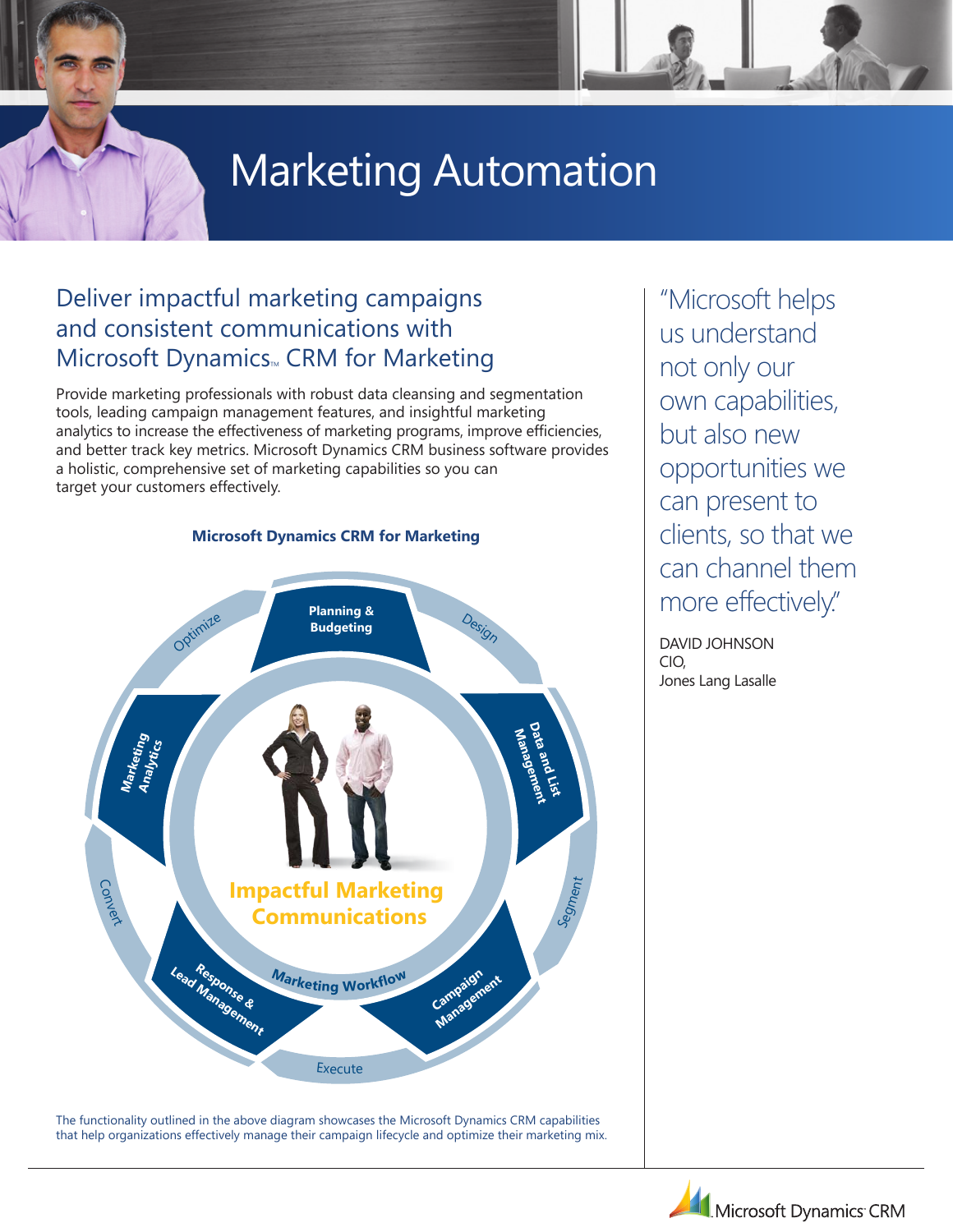"Microsoft Dynamics CRM provides us the ability to better serve our customers by delivering relevant communications and the innovative products they desire. Our implementation of Microsoft Dynamics CRM will result in multimillion dollar savings for Cold Stone Creamery over the next two to three years."

Heather Dorr Senior Manager of Marketing Information Systems, Cold Stone Creamery

#### Plan More Proactively

Transform customer information into clear, actionable knowledge thanks to deep analytics that enable your company to respond quickly to changing customer preferences and emerging market opportunities.

# Gain a Clear View of the Customer

Gain a clear, 360-degree view of the customer with access to deep segmentation based on comprehensive customer, sales, and demographic information.

# Get Your Marketing Mix Right

Use reporting and analysis features to evaluate the performance of your print, e-mail, online, and other marketing efforts so that you can concentrate on your most effective marketing channels.

# Manage Work More Easily

Provide your marketers with customer relationship management (CRM) functionality as a natural extension of Microsoft® Office Outlook® 2007, so they can manage customer e-mail, appointments, tasks, and contacts from a single business application. Create marketing communications quickly with Microsoft Office Word 2007 Mail Merge.

#### Execute Smarter Campaigns

Use intelligent list and segmentation features to reach prospective customers, retain existing customers, and transform successful campaigns into templates that can easily be re-used.

#### Get Real-Time Visibility

Take advantage of deep reporting and analysis capabilities to track response rates, measure interest levels, and monitor costs for every campaign and activity in real time.



Design, execute and track campaigns effortlessly using customizable templates.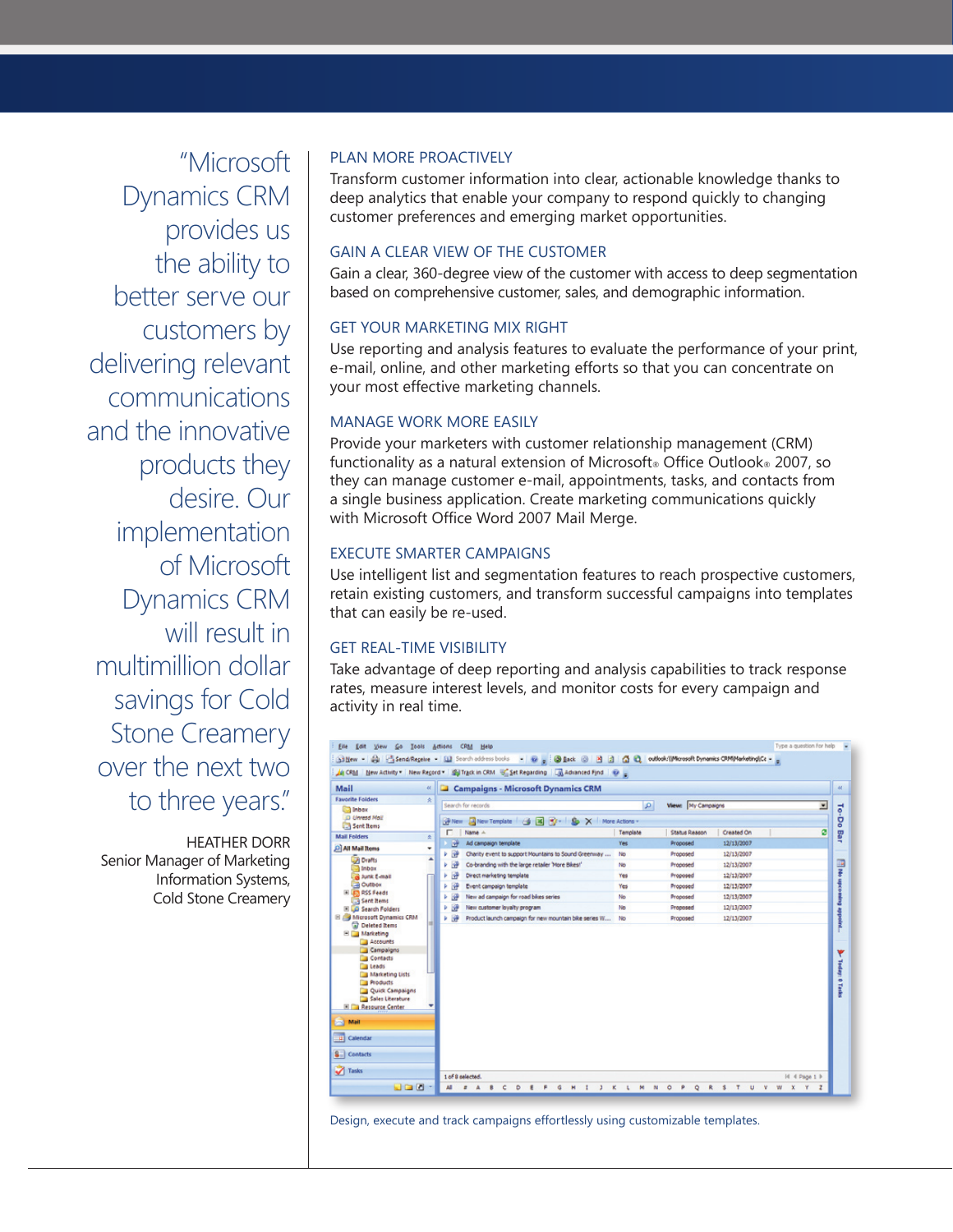#### Enable Proactive Offers

Use a holistic view of each customer's preferences, relationships, and buying history to anticipate their future needs, make effective cross-sell and up-sell offers, and enhance customer loyalty.

# Develop Lists More Efficiently

**Create lists:** Automatically create static or dynamic lists based on accounts, contacts, or leads. Use Advanced Find to identify potential customers based on a wide range of user-specified criteria. Import lists while ensuring accurate data capture using the Data Import Wizard

**Complete tasks in bulk:** Import data and leads in bulk at non-peak operating hours for optimal system performance with enhanced support for batch operations.

**Improve data accuracy:** Automatically detect and remove duplicate records in your lists to improve response rates and campaign performance. Easily define rules to correctly handle duplicates.

**Manage permission-based marketing:** Make sure your list is based on customer permission from the start with native opt-in/opt-out tracking for all contact records to avoid wasted cycles and improve response rates.

#### Manage Campaigns Better

**Manage the campaign life cycle:** Define tasks, activities, and marketing materials for the entire campaign life cycle. Create budgets and define follow-up activities for respondents and non-respondents.

**Enhance brand value:** Collaborate across teams and business units to maintain and enhance the consistency and power of your brand.

**Work in a familiar user interface:** Automatically synchronize e-mail messages, tasks and contact details through seamless integration between Office Outlook 2007 and Microsoft Dynamics CRM. Quickly create and send communications using Office Word 2007 Mail Merge, and manage mail merge templates from anywhere in the world through a Web-based interface.

**Track responses:** Drive closed-loop campaign execution by tracking responses to every campaign activity. Convert e-mail responses to leads or opportunities, qualify leads, and do much more with just a few clicks.

**Monitor results:** Generate detailed real-time performance reports that track key performance factors including return on investment, response rates, and cost per response.

#### Launch Campaigns Quickly

**Plan and execute campaigns:** Use predefined system templates for future re-use in campaigns, or create new campaigns from scratch. Schedule campaign activities to be performed immediately or at specific times in the future, and launch campaigns anywhere in the world with strong multi-lingual and multi-currency capabilities.

**Communicate clearly:** Create professional-looking e-mail templates and effortlessly launch mail-merge-based communications. Intelligently convert e-mails into contacts, leads, and opportunities automatically according to rules you set up.

**Define activities:** Choose activities for a campaign, such as e-mail messages, phone calls, faxes, or meetings, and assign them to appropriate people.

"Microsoft Dynamics CRM is delivering Pumpkin Patch with more targeted and effective direct marketing campaigns, resulting in high levels of customer service and satisfaction."

Bruce Walkley General Manager, Pumpkin Patch